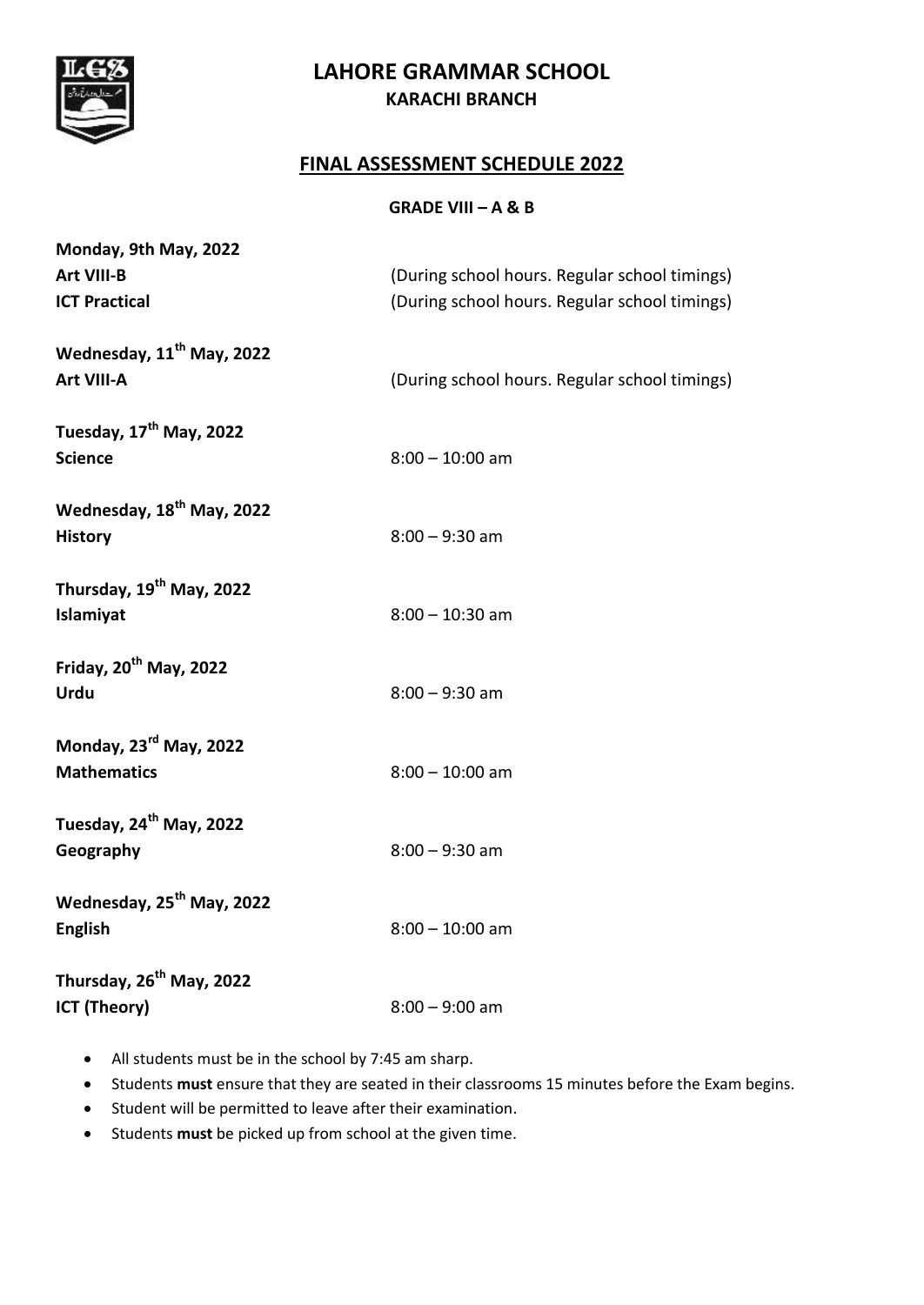# **LAHORE GRAMMAR SCHOOL KARACHI BRANCH**



# **Final Assessment Topics 2022 Grade VIII**

# **History:-**

- UNIT 4; How important was the work of Sir Syed Ahmed Khan to the Development of the Pakistan Movement in the  $19<sup>th</sup>$  century. pgs 35-40
- UNIT 5: To what extent have Urdu and regional languages contributed to the cultural development of Pakistan. pgs 41- 46

# **Geography:-**

UNIT 4: Forest pgs 71 – 82 UNIT 7 : Agricultural Development pgs 106 – 130

### **Islamiyat:-**

- 1. Main events of the  $5<sup>th</sup>$  year of Hijrat
- 2. Treaty of Hudaibiya and its importance
- 3. Main events of the  $7<sup>th</sup>$  year of Hijrat
- 4. Conquest of Makkah and its significance.
- 5. Battles of Muta and Hunain.

#### **Mathematics:-**

Chapter 2: Linear Graphs and Simultaneous Linear Equations Chapter 5: Quadratic Equations and Graphs Chapter 8: Congruence and Similarity

Book 3 Chapter 4: Indices

#### **ICT:-**

Chapter#1, 2, 4 and 5 Theory and Practical Note: For theory Question & Answer will be posted on Edmodo For practical's, all work done in class.

# **Art**

Draw and shade the given picture Medium: colour pencil/ pencil shading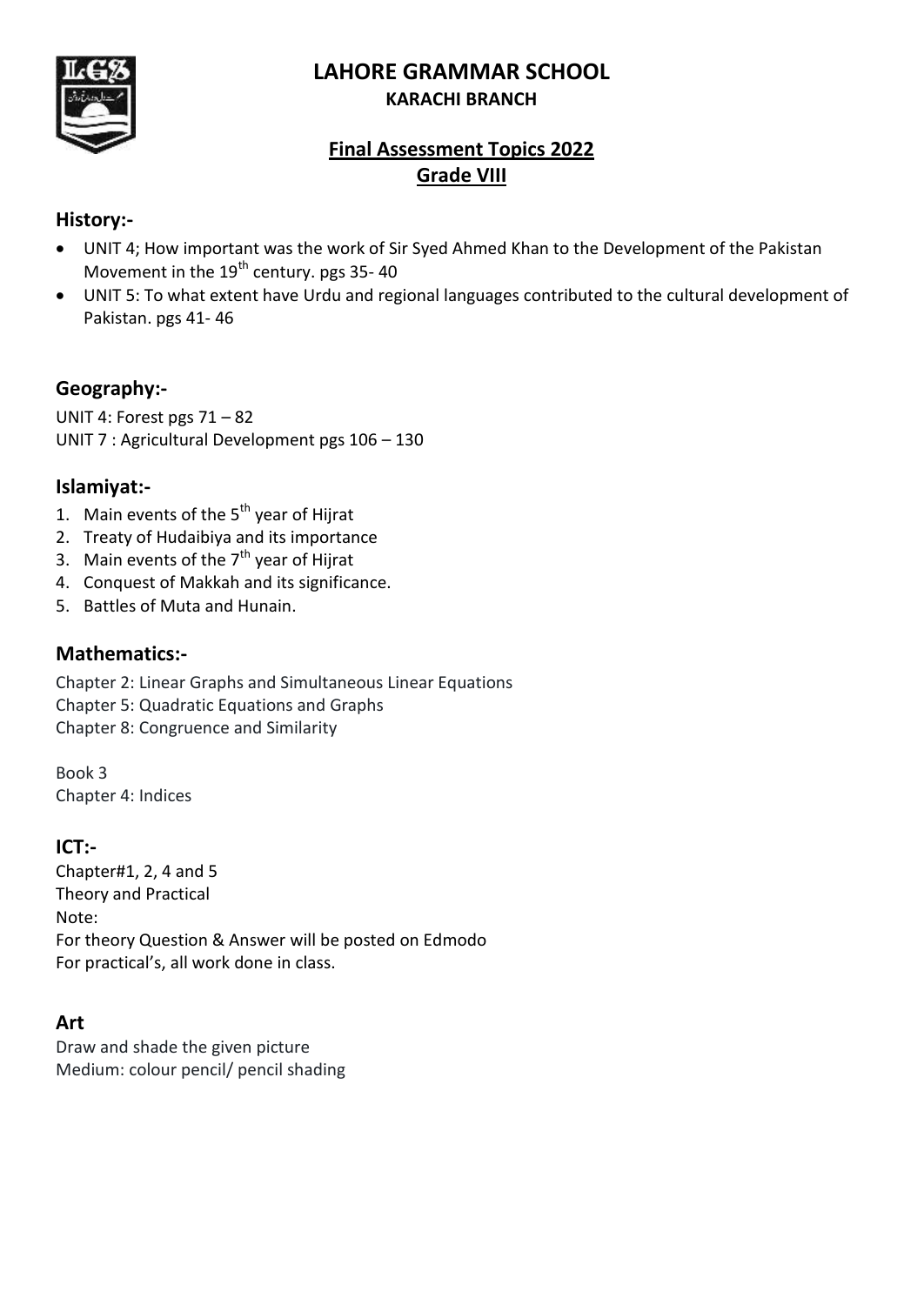# **English Language:-**

**LANGUAGE Comprehension:** Unseen passage **Composition:**  Narrative / Descriptive writing word count: 300 Evaluation questions Directed writing: Report / Formal letter word count: 175-200 **GRAMMAR:** Subject / verb agreement Homophones Common grammar mistakes Spelling (memorize all the word-lists in the language copy) **LITERATURE:** King Lear by William Shakespeare Identify the speaker Question / answers: TEXT BASED, DIRECT questions Character sketch: KING LEAR, KENT, CORDELIA, EDMUND word count: 130

# **Science:-**

Ch4: Ecosystems (MCQs and Food Web) Ch6: Classification and Variation (Only MCQs- Variation not coming) Ch8: Periodic Tables (MCQs and short question) Ch10: Patterns of reactivity (MCQs only) Ch 12: Rates of Reaction (MCQs and short questions) Ch 14: Pressure (Word Problems- calculators are allowed) Ch15: Turning on a Pivot (Types of lever) Ch 17: Electricity (Drawing of circuits) Ch 18: Heat Energy transfers (short questions)